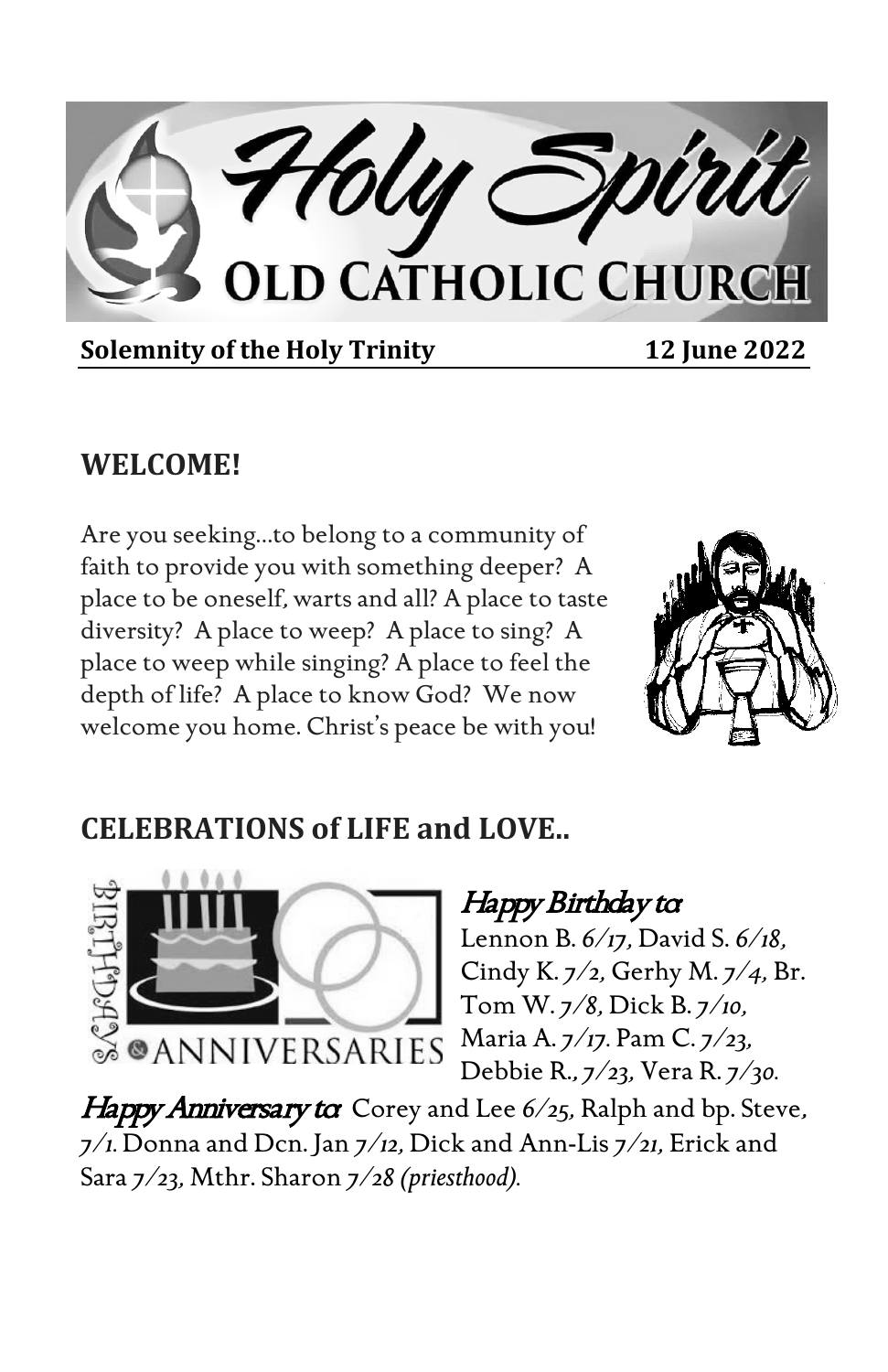## When We Gather Next…

Feast in Thanksgiving for the Eucharist Sunday, 19 June 2022, 10:30am



*Genesis 14:18-20 Psalm 110:1-4 1 Corinthians 11:23-26 Luke 9:11b-17*

Presider and Homilist: *Mthr. Sharon* Greeters: Joanne D., Karen E. Councilor Welcome: Michael H. Acolyte: *David B.* Intercessions: *Dcn. Jan* Lectors: (1)  $RalphL$ . (2) Diane P. Eucharistic Ministers: Dan Jan, Michael H.; Daniel M. Coffee Social: *Parishioners' Last Names A-D* 

*Thank YOU for your faithful and loving service at the altar of the Lord in community. You bless us!*

# Lord, Hear Our Prayer!

*"Always pray in the Spirit, with all your prayers and petitions. Pray constantly and attentively for all God's holy people." (Ephesians 6:18)*

For the Clergy of the Diocese, *their health, holiness and ministry.* Lucy, *Diane's mother, for peace and well-being.* Michael Volk, *friend of David B., serious head injury* Eugene L. *hospice care.* Jennifer B. *spinal surgery* Br. Tom W., *hip surgery and healing.* Lee W., *peace and wellness* For vocations to ministry and consecrated life among us. 'For the repose of the souls of: FRichard Clark, *Wayne's brother, 03/29.22* <sup>\$</sup>Fr. Michael J. Ripton, 03/22/2022 Richard Labelle, *fr. Jacques' brother, 02/01/22* All victims of war and gun violence. FFor our deceased clergy and parishioners.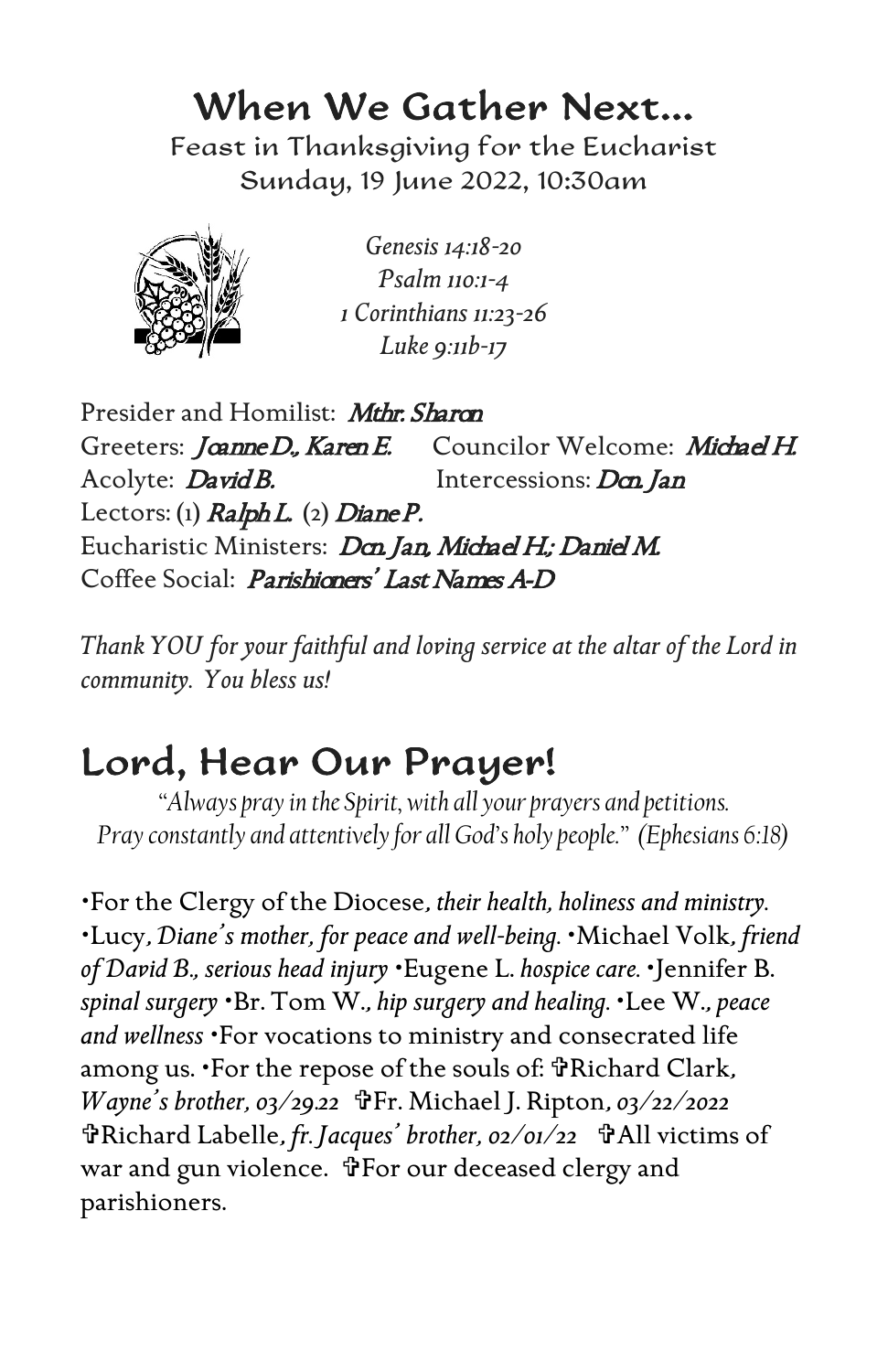Dearest Community and Friends,

Today we celebrate the Holy Trinity, not only as a fundamental belief of our Christian faith, but also as the model for our relationships in community. The eternal, communal relationship of the divine persons with each other becomes the model and the ground of our communion with one another as Christian people. We are invited to participate in the divine life. We enjoy the communion of God and humanity which has been restored through Christ. Created, male and female, in the image of God, we live into our created nature by being in communion with God and one another, just as the Father, the Son, and the Holy Spirit are in eternal communion with one another.

We are male and female, rich and poor, educated and uneducated, ethnically diverse, gay and straight. We are single, married, and partnered. Our Communion includes those who love traditional Catholic worship forms and those who are perfectly at home with more contemporary practices. We welcome cradle Catholics and those whose first experience of actually participating in the Mass was at one of our Old Catholic faith communities. All of these differences enrich our Communion and none of them hinders our unity, for we are all one in Christ Jesus *(cf. Galatians 3:28).*

The doctrine of the Trinity calls us to live out our being as church in communion with one another, in communion with other Local Churches *(Dioceses),* and in communion with God. It invites us to rejoice in our unity-in-diversity. It invites us to a mutuality of lifegiving ministry, each of us sharing our gifts and living out the call of God in our lives according to the gifts and leading of the Holy Spirit. What a beautiful gift to the church!

May we always delight in and give thanks for our unity in diversity as parish community, a diocese, and a Communion. Bask in God's love for you!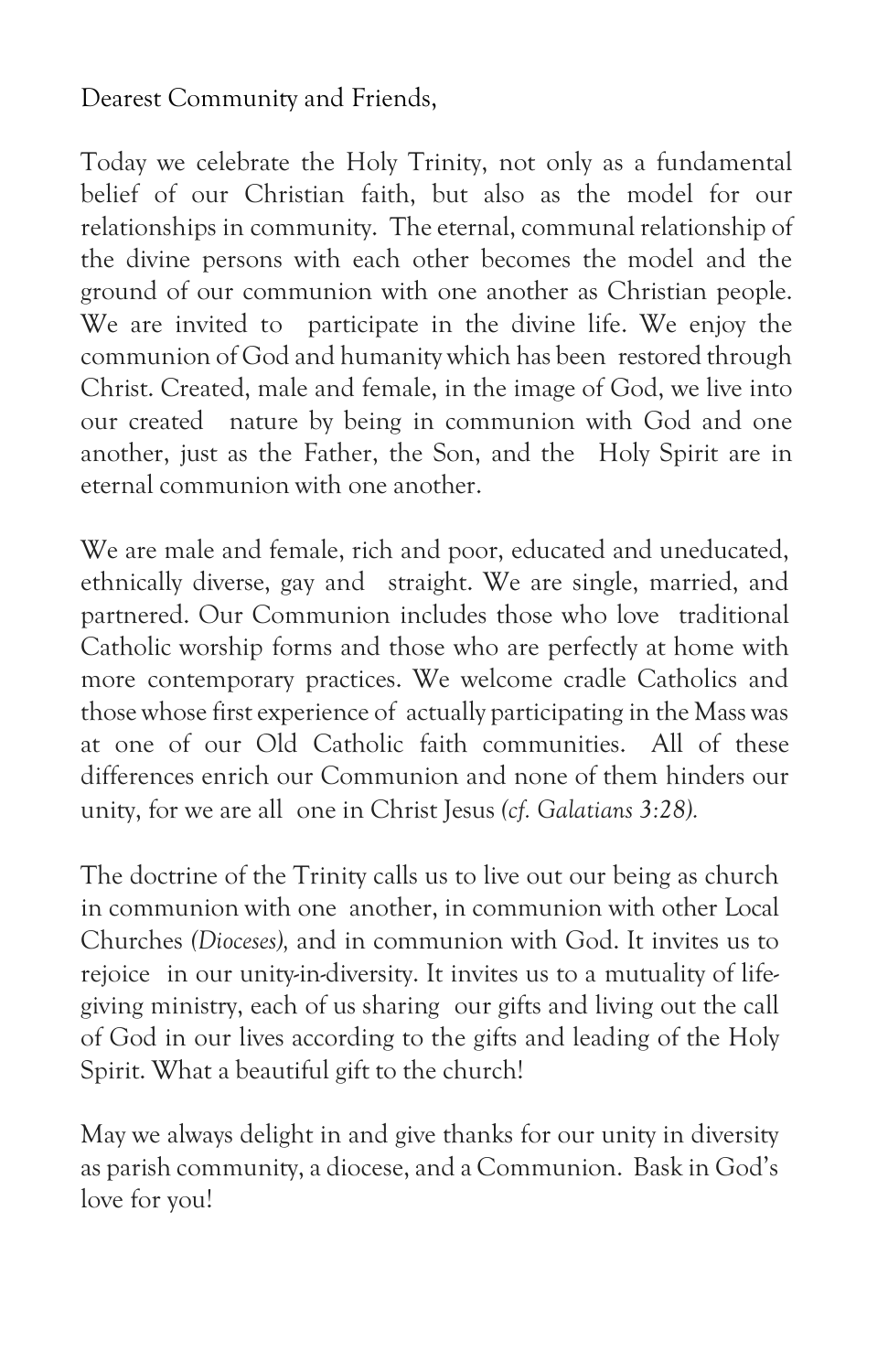# Today's Sacred Liturgy

Today's Intention: *For Our Old Catholic Communion*

| Prelude: Holy God, We Praise Thy Name    | GC2 519     |
|------------------------------------------|-------------|
| <b>Welcome and Announcements</b>         | Debbie R.   |
| Gathering Song: Sing Out Earth and Skies | GC2 497     |
| Introduction and Litany of Praise:       | Fr. Jacques |
| Gloria: Mass of Creation                 | GC2 138     |
| <b>Opening Prayer</b>                    | Fr. Jacques |

| Reading I: Proverbs 8:22-31                         | Joanne D.      |
|-----------------------------------------------------|----------------|
| Psalm Response: Psalm 33: Let Your Mercy Be on Us   | GC2 32         |
| Reading II: Romans 5:1-5                            | Michael H.     |
| <b>Gospel Acclamation:</b> Alleluia! Give the Glory | GC2 733, vs. 1 |
| Holy Gospel: John 16:12-15                          | Dcn. Jan       |
| Homily                                              | Dcn. Jan       |

#### **Profession of Faith:** Alternative Creed

 *(Please, refer to the inside back cover of your hymnal.)*  Intercessions: R. **Holy Trinity, call us to your life!** *Dcn. Jan* Kiss of Peace

| Preparation of the Gifts: How Great Thou Art          | GC2 496                             |
|-------------------------------------------------------|-------------------------------------|
| <b>Eucharistic Prayer: Mass of Creation</b>           | GC2 147, 148A, 149                  |
| Lord's Prayer: Our Father                             | GC2 15                              |
| Lamb of God Litany: Mass of Creation                  | GC2 152                             |
| Invitation to Holy Communion                          | Dcn. Jan                            |
|                                                       | (Dcn. Jan, Mthr. Sharon, Daniel M.) |
| <b>Communion Procession: Eat This Bread</b>           | GC2 806                             |
| Song of Praise: We Come to Your Feast                 | GC2 814                             |
| Prayer after Communion<br>Solemn Blessing and Sending | Fr. Jacques                         |

**Sending Song:** Blest Be the Lord *GC2 585* **Coffee Social:** *Parishioners' Last Names S-W*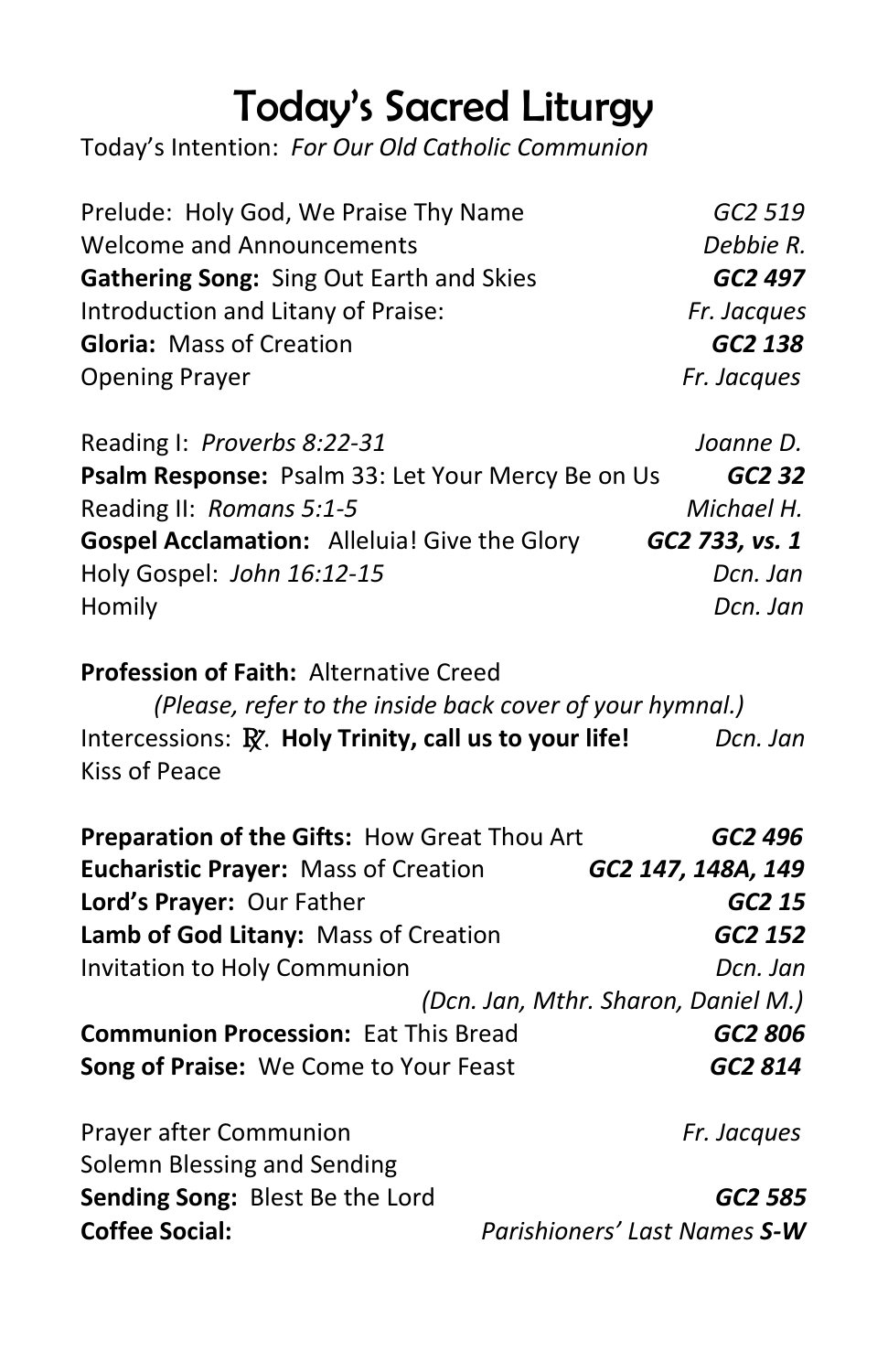## The Road Ahead Together…

#### **TWELVE STEP MEETINGS at Holy Spirit:**

-Sex/Love Anonymous, Thursdays, 12PM, conference room. -Alcoholics Anonymous, Thursdays, 7PM, social hall.

#### **CHOIR PRACTICE**

**-Thursdays, 7pm-8:30pm, chapel**

#### **LANDSCAPE MINISTRY TEAM Meeting -Today, June 12th, 11:45am following Mass, conference room**

#### **FATHERS' DAY BLESSING**

#### -Next Sunday, June 19<sup>th</sup>, during our Sunday Liturgy

Be sure to bring a framed photo of your father or one who has been as a father to you to place before the altar.

#### **JUNETEENTH Holiday**

#### **-Next Sunday, June 19th**

Juneteenth (short for "June Nineteenth") marks the day when federal troops arrived in Galveston, TX in 1865 to take control of the state and ensure that all enslaved people be freed. The troops arrival came a full two and a half years after the signing of the Emancipation Proclamation. Juneteenth honors the end of slavery in the United States and is considered the longest running African-American holiday. It became an official federal holiday in 2021.

#### **CLERGY RETREAT WEEKEND**

#### **-Friday-Sunday, June 24-26, Parish center and chapel**

Our priests, deacons, and candidates will be gathering together this weekend here at Holy Spirit for some well-deserved spiritual rest and relaxation with one another. Bp. Marty Shanahan, OCC Diocese of the Midwest, will be our facilitator and guide.

#### **PARISH COUNCIL Meeting**

#### **-Thursday, July 21st, 7pm, conference room**

The Council will not be meeting in June, however, we will resume our regular meetings in July.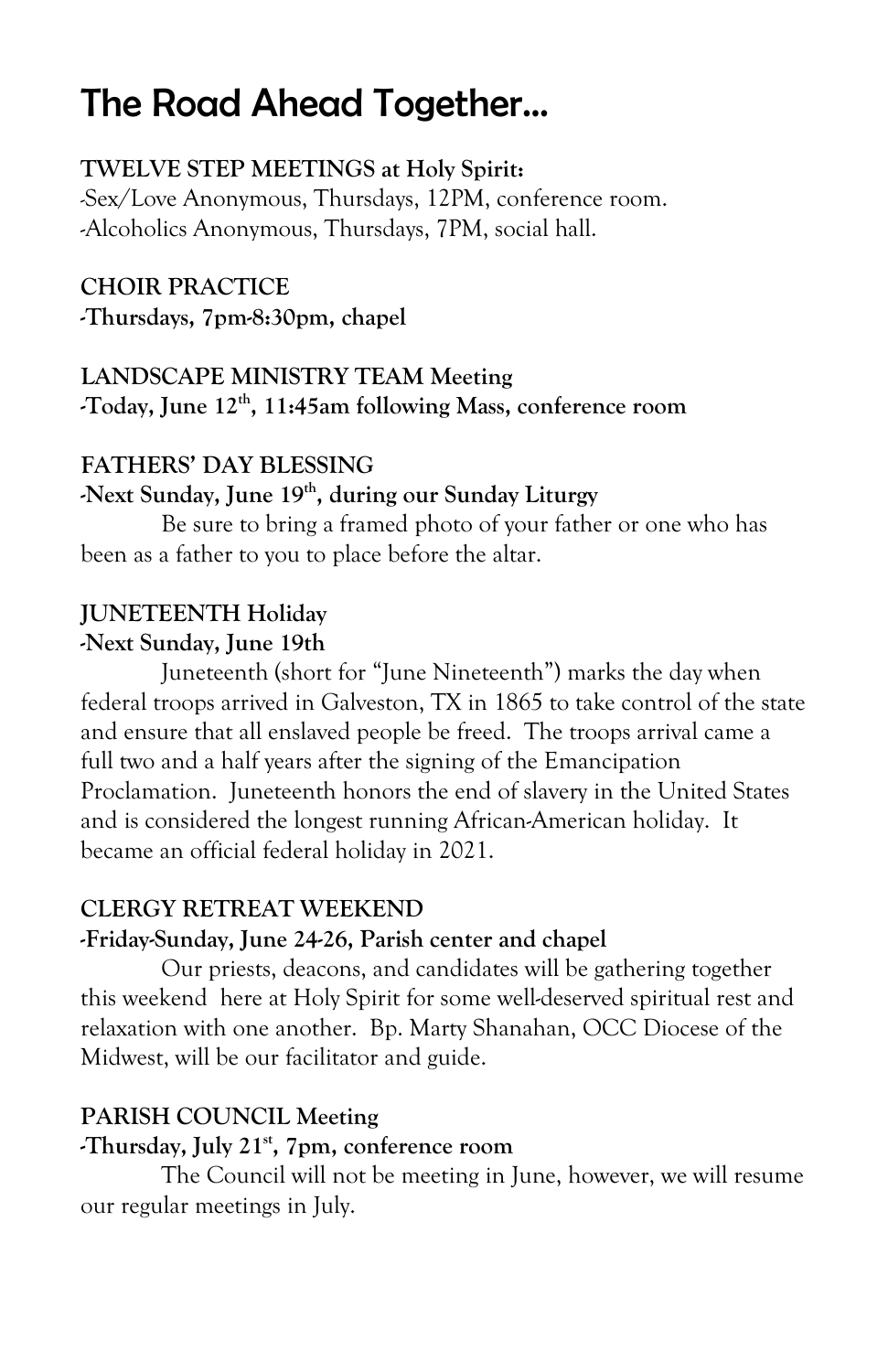**GROW**: St. Paul gives us four words to live by: "Hope does not disappoint." Today, as we celebrate the solemnity of the Holy Trinity, we are reminded of the source of our hope: God the Father, the Son, and the Holy Spirit, described as "a communion of love." As St. Paul writes, "the love of God has been poured out into our hearts through the Holy Spirit that has been given to us." This doesn't mean our lives



won't be without difficulties, but St. Paul is assuring us that we do not face them alone. As Jesus tells the disciples in today's Gospel, "when he comes, the Spirit of truth, he will guide you to all truth." As we move into our week and whatever the near future holds, we can rest assured the Holy Spirit will guide us and strengthen us.

college diploma, we may have felt overwhelmed with gratitude and excitement for what lies ahead for them. As is the case for many students, often their path to a degree was not straight (nor was it paved with straight A's). Yet they received their degree and began to plan to start a job in a field they love soon. The worries we felt during their high school and early college days dissipated, replaced with a sense of gratitude – and hope. This experience and others like it remind us to bring our worries and concerns to prayer, knowing that Jesus walks beside us and those we love. We can witness to our faith by offering to pray for others facing uncertainties and challenges, and by sharing how we have experienced "peace with God through our Lord Jesus Christ."

**ACT**: Sometimes we may be too easily embarrassed to publicly use the sign of our faith at meals, blessing another or to begin or end our prayer. Pray the Sign of the Cross, reflecting on the love of the Father, the Son, and the Holy Spirit. How have we experienced that love and how can we share it?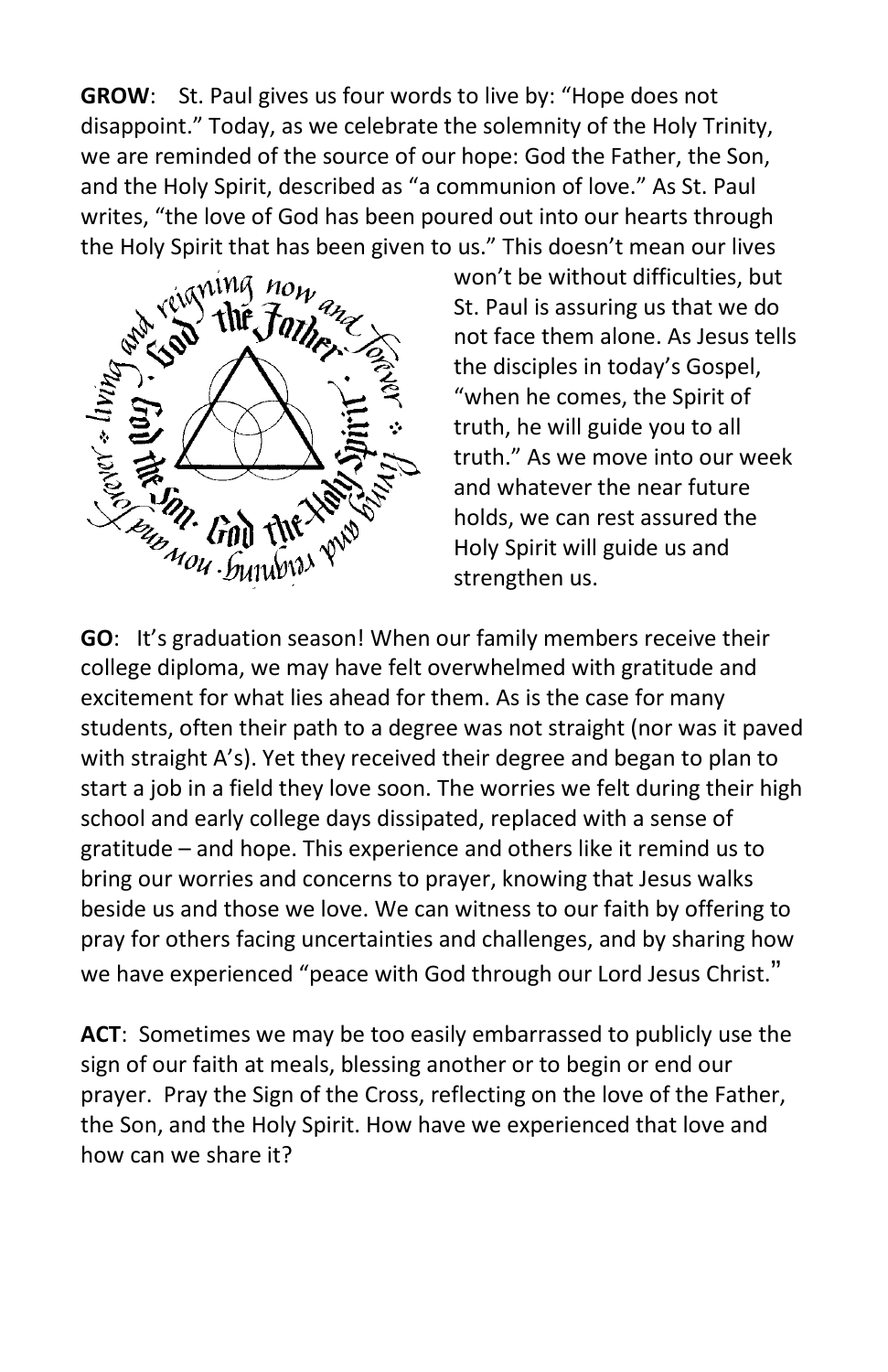## *A Blessing…*

The world now is too dangerous and too beautiful for anything but love. May your eyes be so blessed you see God in everyone. Your ears, so you hear the cry of the poor. May your hands be so blessed that everything you touch is a sacrament. May your feet be so blessed you run to those who need you. And may your heart be so opened, so set on fire, that your love, *your love*, changes everything.